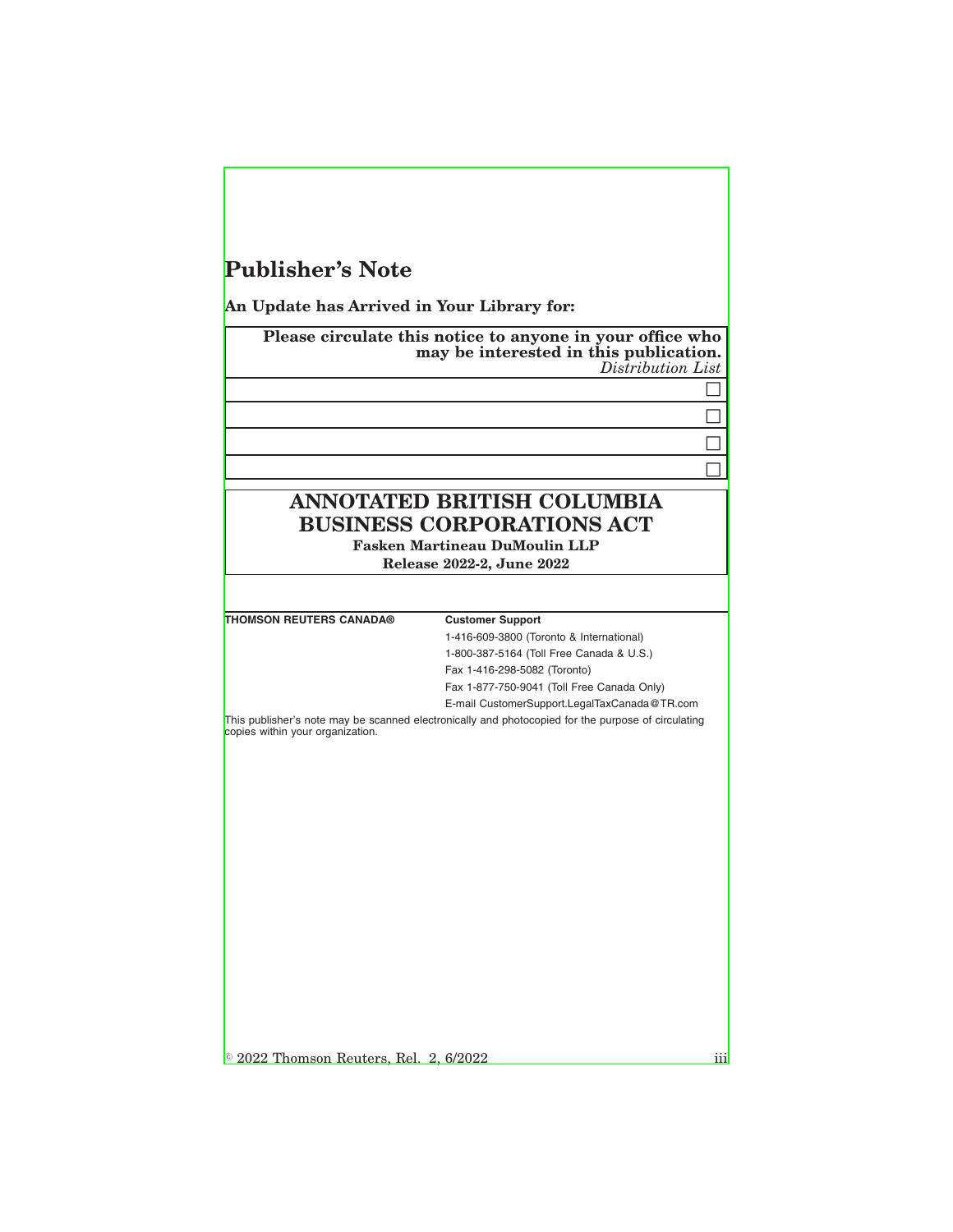## **What's New in this Update:**

This release features the addition of case law annotations to Parts 2 (Incorporation), 5 (Management), 8 (Proceedings), 9 (Company Alterations), and 10 (Liquidation, Dissolution, Restoration and Reinstatement) of the *Business Corporations Act*. Also updated is Appendix TC – Tables of Concordance.

## **Highlights:**

iv

E *Business Corporations Act* **– Part 5 – Management – Division 3 – Conflicts of Interest – Section 150 – Powers of Court –** On appeal, Sonic submitted that the judge erred in failing to recognize the onus on a fiduciary who has a conflict of interest to establish that he did not breach his fiduciary duties. It drew a distinction between disclosable interests in a discrete contract or transaction, to which it conceded that the *BCA* serves as a complete code, with broader conflicts of office. Alternatively, even if the conflicts of interest provisions in the *BCA* were applicable, Sonic submitted that the judge misapplied the provisions by failing to place the onus on Savage to prove with clear evidence that the TCS Transactions were procedurally and substantively fair to SDSI. In Justice Butler's view, the issues on appeal all concerned Savage's fiduciary duty of loyalty to SDSI. Justice Butler addressed the following issues: (a) Did the judge err in addressing Sonic's claims under the provisions of the *BCA* i.e., whether the *BCA* is a complete code that was properly applied to the contracts or transactions at issue? (b) Did the judge err in failing to place the onus of proof on Savage? (c) Did the judge err in finding that the transactions were procedurally and substantively fair and reasonable to SDSI? Justice Butler explained that the fact that conflicts of interest involving such contracts or transactions are governed by Division 3 does not mean that common law principles are inapplicable. The meaning or interpretation of what is fair and reasonable under s.  $150(2)$ , both procedurally and substantively, will necessarily be informed by the common law. Further, Savage's fiduciary duty to act in the best interests of the corporation went beyond merely abiding by the conflicts provisions in Division 3. However, that did not change the applicability of Division 3 to the nature of the conflict of interest that was in issue. Justice Butler would not give effect to Sonic's submission that the conflicts at issue were those contemplated by s. 153, such that the provisions of ss. 147-152 did not apply to the transactions between SDSI and TCS. Sonic raised this argument to support its position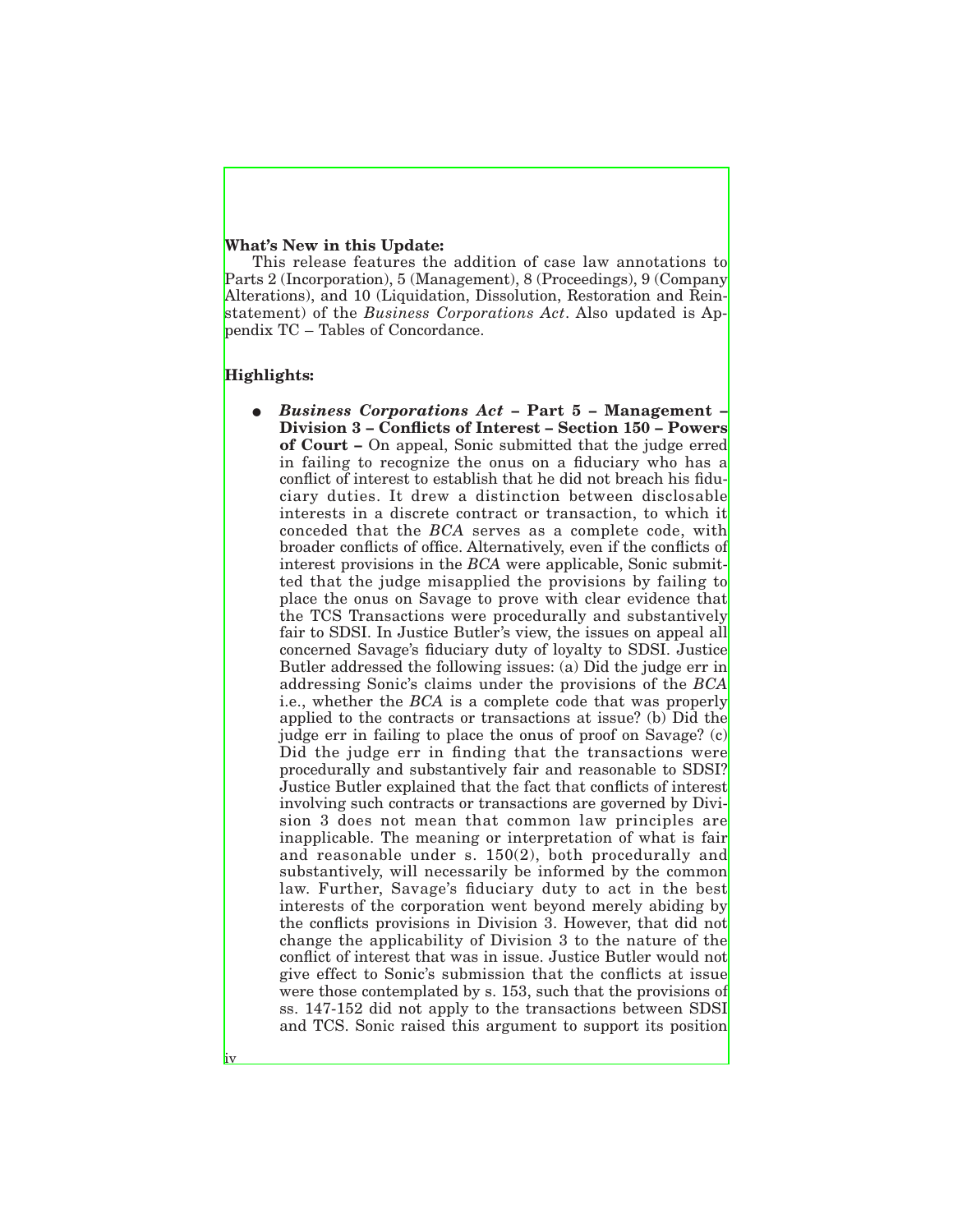that Division 3 did not apply to a series of contracts or transactions. Justice Butler observed that not only was that argument not raised in the court below, it would lead to an absurd result. The effect of Sonic's argument would be that the *BCA* would only apply if Savage had a disclosable interest in a single transaction but would not apply where TCS, the company in which he had a disclosable interest, was involved in a series of contracts or transactions with SDSI. In Justice Butler's view, this would defy logic. There is no principled reason for such a distinction. It was clear that Savage was required to disclose his interests outside the company in accordance with the provisions of Division 3 and that s. 150 must apply to any contracts or transactions in which he had a disclosable interest. However, there was nothing in those provisions that limited the application of those provisions to a single contract or transaction. Further, the claim advanced at trial and on appeal was for an accounting of profits from the TCS Transactions including disgorgement of TCS' profits. That claim clearly fell within ss. 147-152 of the *BCA*. At trial, Sonic did not pursue any claim generally for breaches of trust or duty by Mr. Savage. In addition, Justice Butler noted that a plain reading of s. 153 states that a director or officer must disclose his interests outside of the company which could directly or indirectly result in a conflict "of office". Sonic did not plead any non-compliance with that section. There was no question that Savage complied with the requirements of s. 153. Roussy had full knowledge of Savage's role with TCS when SDSI was incorporated and began to do business, including the business of entering into the TCS Transactions. The conflict of interest provisions found in the *BCA* applied to the impugned TCS Transactions. Justice Butler concluded that the judge did not err in analyzing those transactions under Division 3 and in considering whether they were fair and reasonable under s. 150 of the *BCA*: *Sonic Holdings Ltd. v. Savage*, 2021 CarswellBC 3679, 2021 BCCA 441 (B.C.C.A.).

E *Business Corporations Act* **– Part 8 – Proceedings – Division 1 – Court Proceedings – Section 227 – Complaints by Shareholder – Application must be timely –** The Tolling Agreement made clear that the limitation period pertaining to any dispute commenced August 31, 2017. Justice Burke agreed that the oppression claim was based on a "continuing course of action", where multiple acts over a number of years contributed to an ongoing and cumulative oppressive state of affairs. In Justice Burke's view, it was not open for the respondents to rely on the Tolling Agreement to insulate themselves from judicial intervention for allegedly oppressive conduct which continued today. The fundamental nature of the claim related to the totality and cumulative nature of the conduct alleged to be oppressive. The claim could not,

 $\circ$  2022 Thomson Reuters, Rel. 2, 6/2022